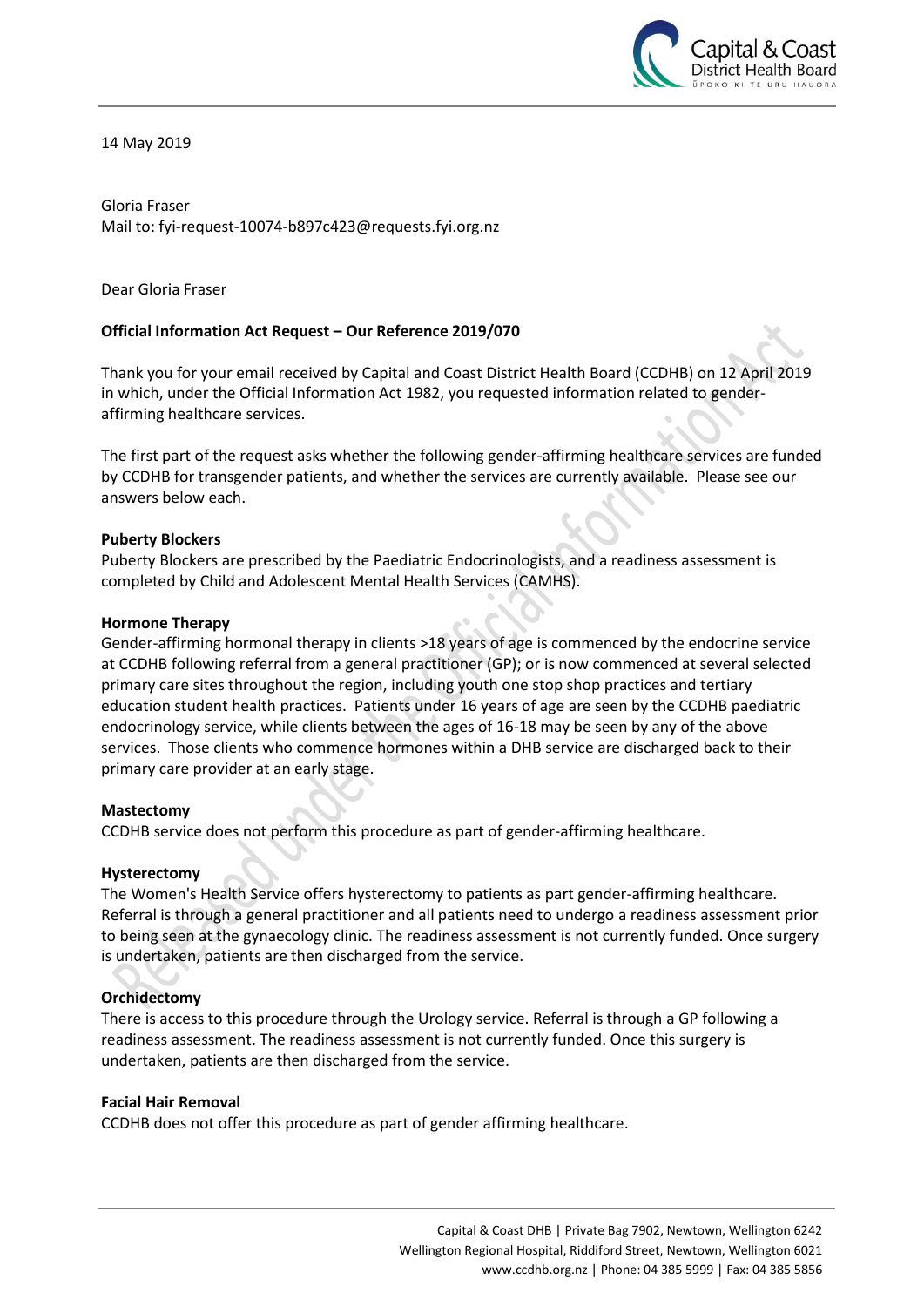### **Breast Augmentation**

CCDHB does not offer this procedure as part of gender affirming healthcare.

### **Voice Training**

The Speech Language Therapy service offers this as part of gender affirming healthcare with access being through specialist referral.

### **Facial Feminization Surgery**

CCDHB does not offer this procedure as part of gender affirming healthcare.

In addition, the request also asks the following questions. Please see our answers below each.

# *Are transgender healthcare providers under the Capital and Coast District Health Board encouraged to follow Oliphant et al's (2018) Guidelines for gender affirming healthcare for gender diverse and transgender children, young people and adults in Aotearoa New Zealand? If not, which guidelines do they follow, if any?*

Prescribers of GAHT in the endocrinology service at CCDHB and selected primary care practices follow several international guidelines that are considered to reflect best practice. Presently there is very little high quality evidence to indicate precisely how GAHT should be prescribed and managed over a life time. Two of the eight authors of the Olpihant et al (2018) guidelines are CCDHB health professionals and this document was written to reflect current practices around the country. Healthcare practitioners in CCDHB and regional primary care services are therefore encouraged to use these guidelines to guide their practice.

# *Is a readiness assessment required to access gender-affirming healthcare services? (This is an assessment of readiness for treatment from a medical and psychosocial perspective, as well as whether the client understands the risks and benefits of treatment, and is sometimes referred to as a 'mental health assessment')*

### For patients over 18 years of age:

A readiness for hormonal therapy assessment is required prior to a meeting with an endocrinologist or prescribing general practitioner. The assessment comprises a number of specified aspects and is typically conducted by a mental health professional, although potentially this assessment could be conducted by any health professional with adequate skills and experience. In Wellington this assessment is provided for young adults and adults (16+) by a clinical psychologist working within the endocrinology department. A clinical psychologist employed by Wairarapa District Health Board (WaiDHB) is due to complete these for adults (18+) in the Wairarapa region, or by one of a number of clinical psychologists working in the private sector.

### For patients under 18 years of age:

A paediatric endocrinologist will assess children entering puberty for discussion on puberty blocking hormones and manage them thereafter. The agreed protocol is that the paediatric endocrinologist will assess the child once a clinical psychologist (CCDHB & Hutt Valley DHB) or a Psychiatrist (WaiDHB) from the CAMHS has performed a screening assessment of mental health and supports. Thus, any referral is discussed between and accepted by both services, and then there is a CAMHS assessment followed by a paediatric endocrinology assessment and further treatment.